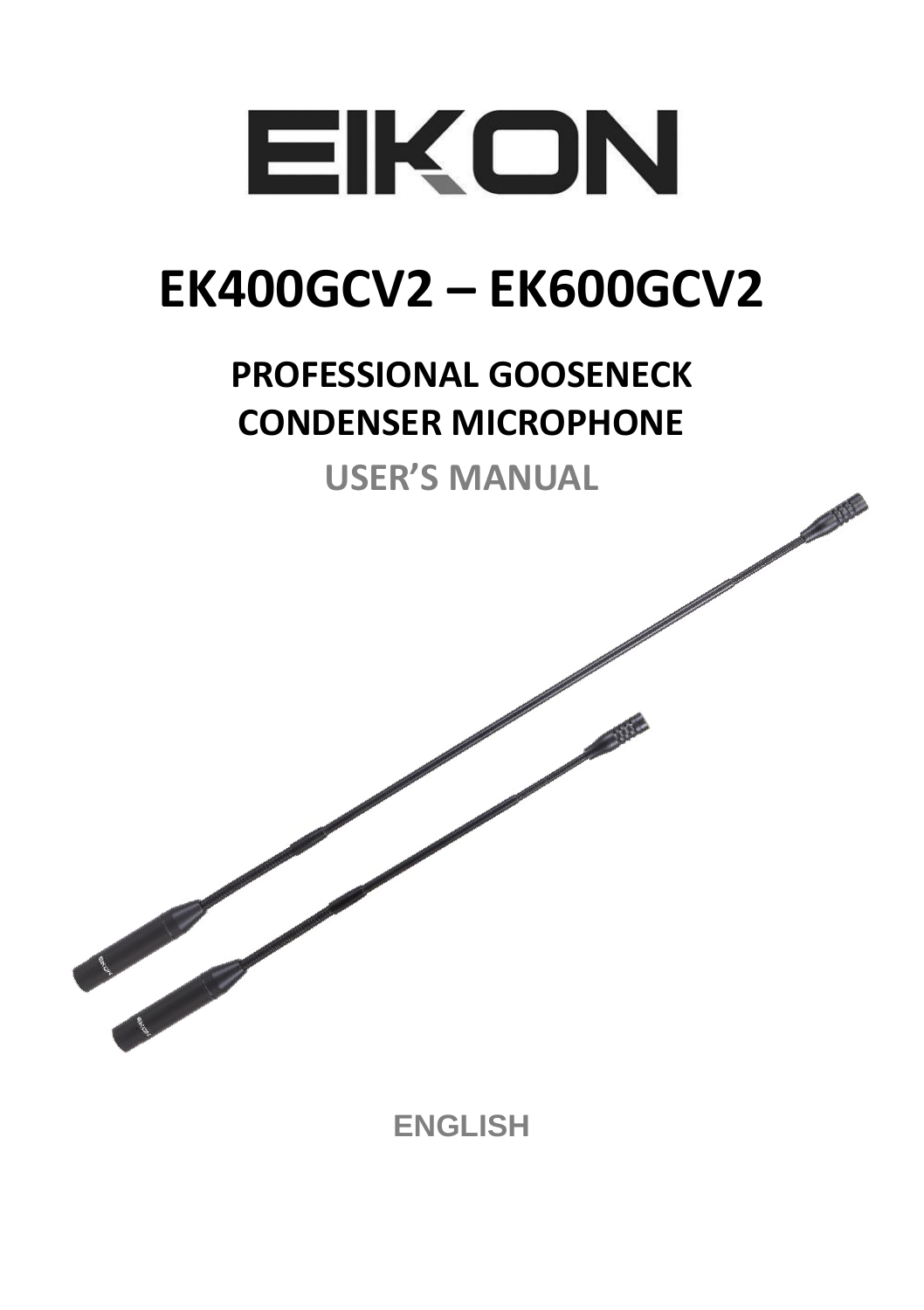### **General**

The EIKON EK400/600GC V2 can be used for all kinds of applications where a high-quality but also discrete microphone design is required.

These gooseneck microphones are ideal for the use with lecterns, sound reinforcement applications, conferencing, high quality talkback and paging systems.

The EK400/600GC V2 can be powered with any phantom power source supplying 3 to 48 volts or dedicated EIKON EK01BMG Tabletop Stand.

### **Product complies with CE regulations**

#### **Features**

- Gooseneck style condenser microphone
- Permanently polarized capsule
- High gain before feedback
- Excellent intelligibility of speech
- Phantom 3 48 V powering (Switchable)

### **Operating Suggestions**

In order to avoid overstretching and premature wear and tear never bend the gooseneck more than 90°.

Bending and turning of the gooseneck at the same time cause premature wear and tear or damage of the gooseneck and should be avoided.

## EIKON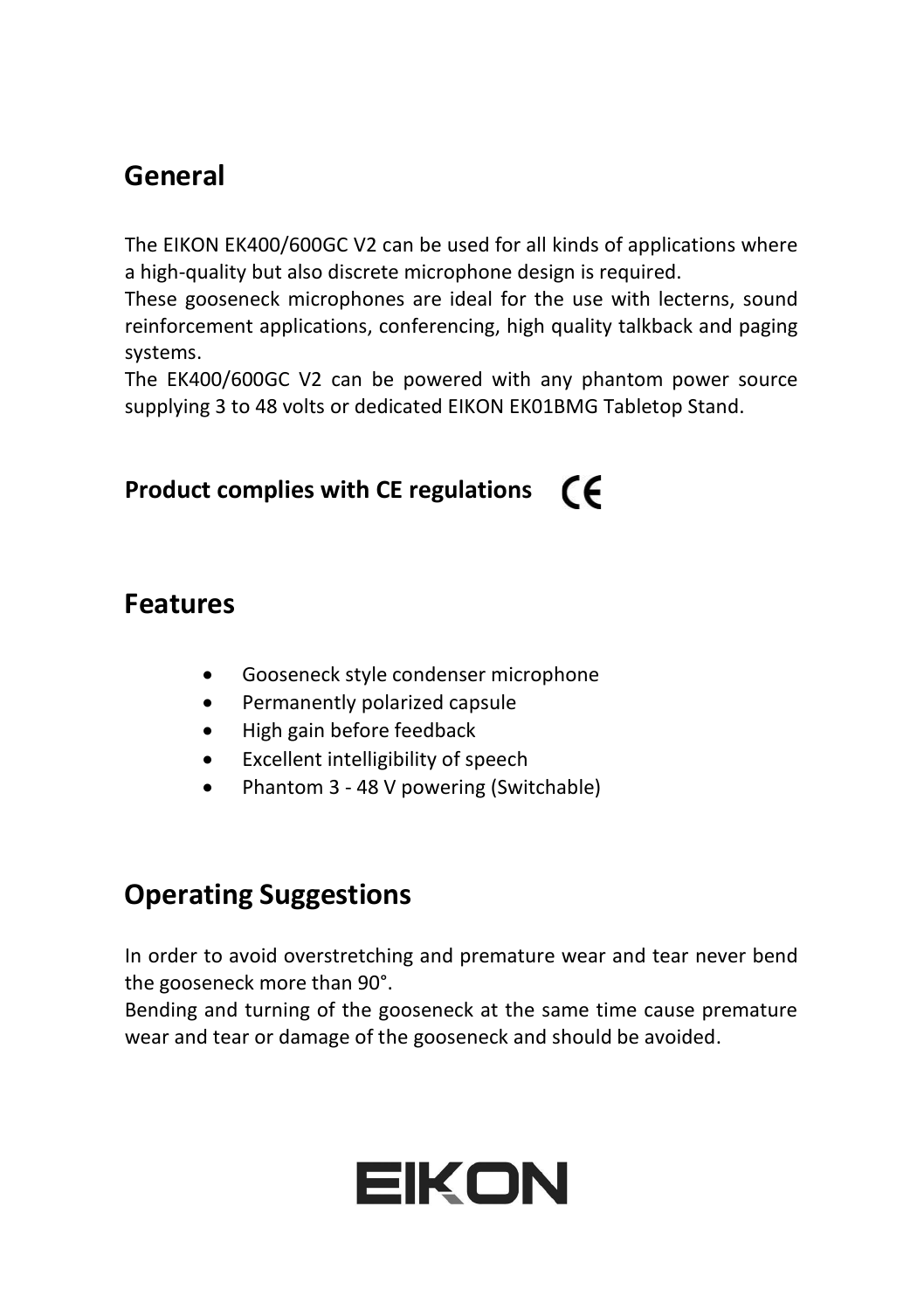### **Specifications**

- Microphone Type Polar Pattern Frequency Response Output Impedance (at 1000 Hz) Load Impedance (at 1000 Hz) Sensitivity (at 1000 Hz) Power Supply Dimensions Net Weight
- Condenser (back electret) Cardioid (Unidirectional) 50 to 12.000Hz 680 ohm 1000 ohm -46 dB Phantom 3V - 48V (Switchable) 400 / 600 mm. L x 21 mm W 16 / 175 gr.

### **Frequency Response**



**Polar Pattern**